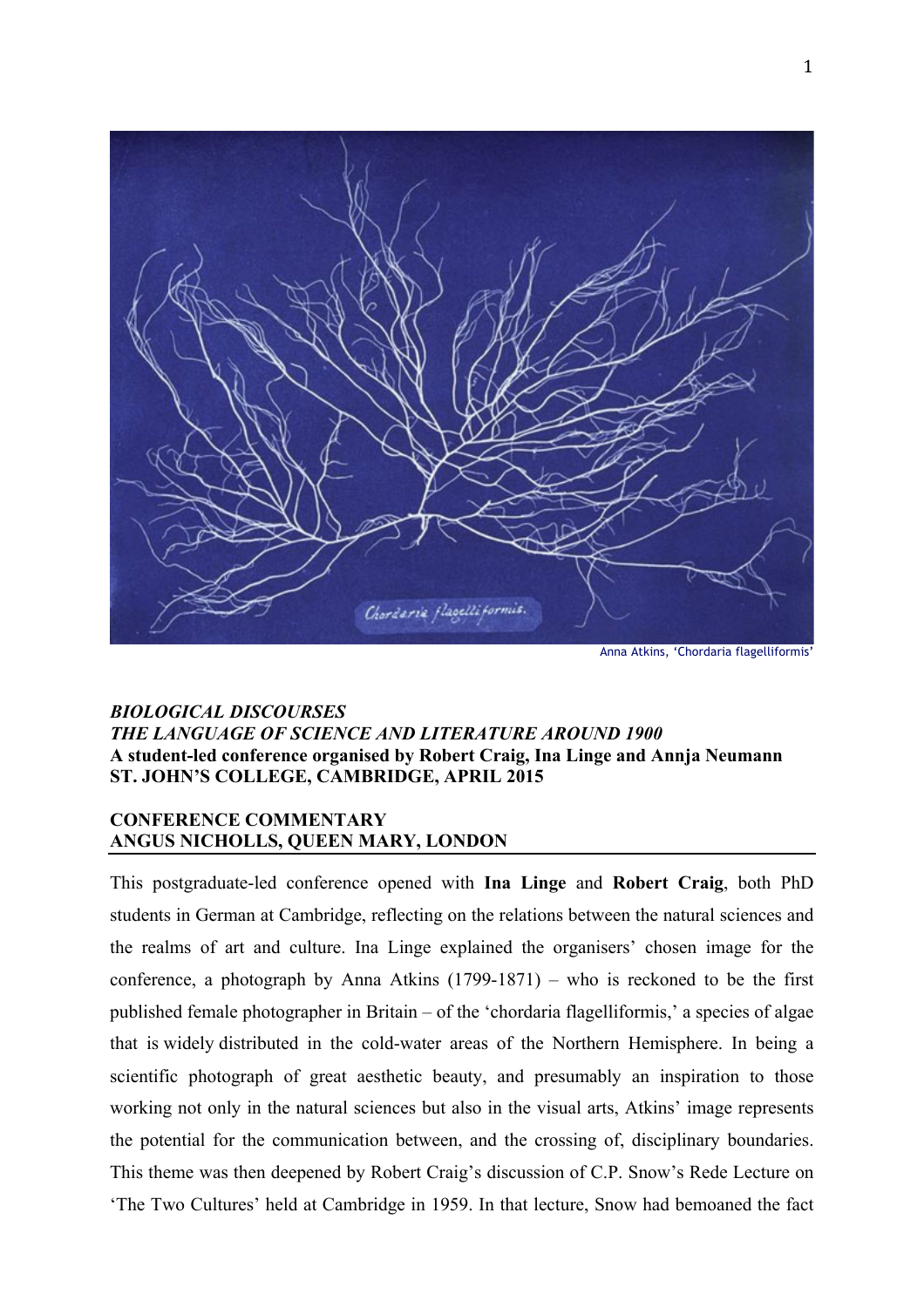that 'literary intellectuals,' as he called them, were in the main ignorant about contemporary science. The British education system, he alleged, had traditionally favoured the classical humanities at the expense of the pure and applied sciences, and this despite the fact that the sciences were the engine of economic growth in twentieth-century Britain. This had led British intellectual life to be divided into 'two cultures' that apparently confronted one another with mutual incomprehension, not to mention with animosity, as was evidenced by F. R. Leavis's fiercely polemical 1962 response to Snow's argument.<sup>1</sup> As a quick Internet search demonstrates, these debates are still very much alive today. But as Stefan Collini has pointed out in a recent edition of Snow's lecture,  $2 \text{ such arguments were scarcely new even in 1959}$ , since Matthew Arnold and Thomas Henry Huxley had engaged in a similar debate in the late nineteenth century. While Arnold had famously argued in his *Culture and Anarchy* (1867-9), that culture is the 'pursuit of perfection' based primarily upon aesthetic examples taken from classical literature, <sup>3</sup> Huxley countered him in a public lecture of 1880 ('Science and Culture'), by proposing that in the burgeoning industrial Victorian culture of his day, 'for the purpose of attaining real culture, an exclusively scientific education is at least as effectual as an exclusively literary education.<sup>4</sup> This in turn led to a renewed defence of the literary humanities offered by Arnold in his Rede Lecture of 1882, 'Literature and Science.'<sup>5</sup> As a recent study by Guy Ortolano has shown, already in their nineteenth- and especially in their twentieth-century manifestations, these debates had more to do with modern university curricula and with a broader clash between technocratic and humanistic versions of liberalism than with actual literary production,  $6$  and in our own age, they continue in REF2014, which has been seen by some as crudely applying a natural sciences model of social and economic impact to all academic disciplines, including the humanities. For this reason, it has come as no surprise in some quarters that the medical and life sciences (Panel A) received the highest impact GPA scores across all university subject areas in REF2014, while the arts and

<sup>&</sup>lt;sup>1</sup> F.R. Leavis, *Two Cultures? The Significance of C. P. Snow*, ed. Stefan Collini (Cambridge: Cambridge) University Press, 2013).

<sup>2</sup> C.P. Snow, *The Two Cultures*, ed. Stefan Collini (Cambridge: Cambridge University Press, 2012), xiv.

<sup>3</sup> Matthew Arnold, *Culture and Anarchy*, in *Culture and Anarchy and Other Writings*, ed. Stefan Collini (Cambridge: Cambridge University Press, 1993), 60-61.

<sup>4</sup> Thomas Henry Huxley, 'Science and Culture' (1880), in *Science and Education: Essays* (London: Macmillan, 1893), 134-59; here: 141.

<sup>&</sup>lt;sup>5</sup> Matthew Arnold, 'Literature and Science', in *The Portable Matthew Arnold*, ed. Lionel Trilling (Harmondsworth: Penguin, 1980), 405-29.

<sup>&</sup>lt;sup>6</sup> Guy Ortolano, *The Two Cultures Controversy: Science, Literature and Cultural Politics in Postwar Britain* (Cambridge: Cambridge University Press, 2009).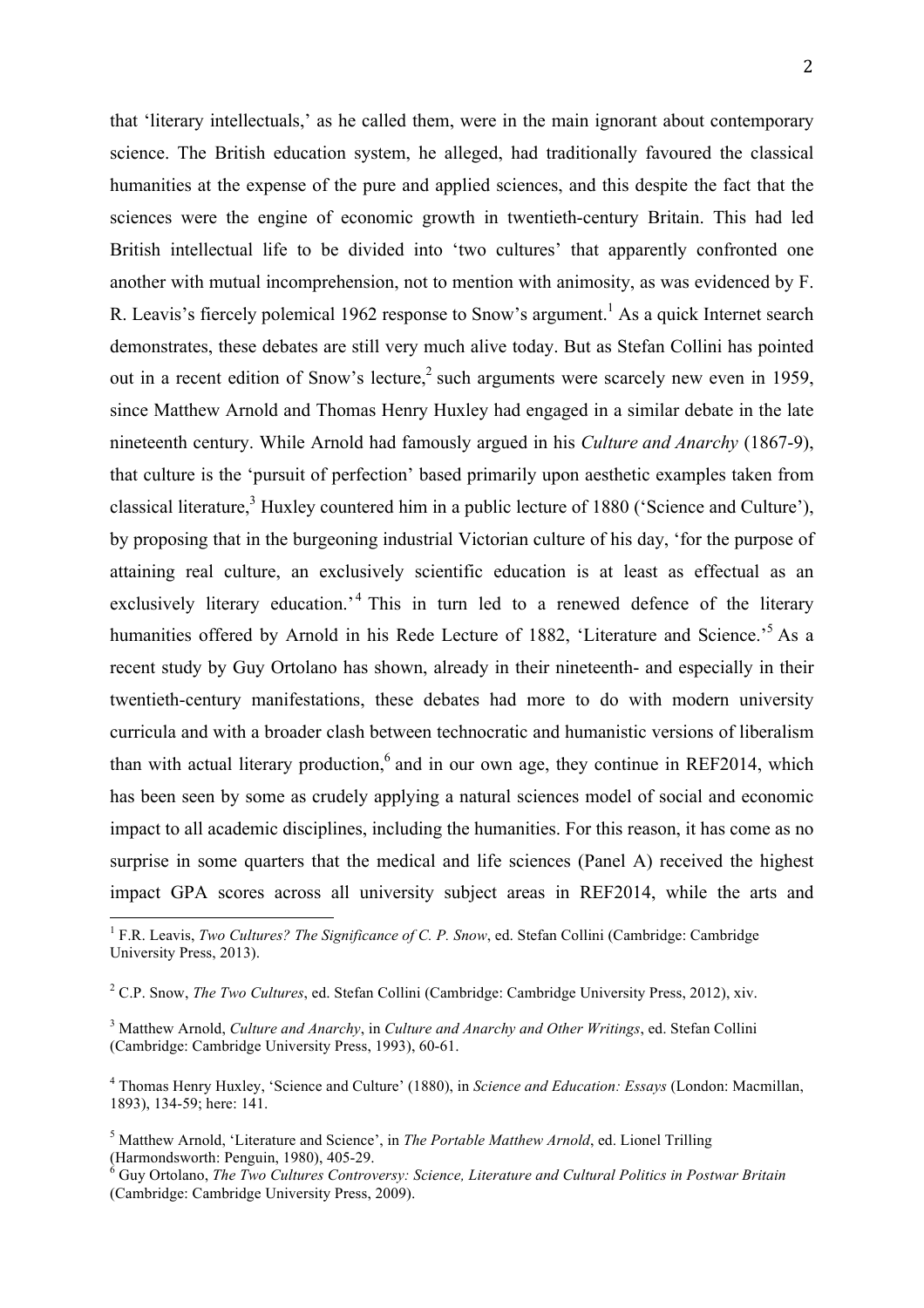humanities appeared at the bottom of the impact table (even if the actual numerical differences are in themselves relatively marginal).<sup>7</sup>

The contemporary significance of inquiring into biological discourses in literature around 1900 therefore lies in the fact that the public discourse during that period bears some structural similarities to that of our own historical moment. In both ages, the natural sciences have arguably served as the perceived acme of human achievement, an acme that the humanities and the arts might at best imitate or appropriate. If anything, the prestige of the natural sciences has increased to such an extent that the pro-science and pro-technology arguments of Snow – made in the context of a Cambridge University then still dominated by the humanities – might seem almost superfluous today. Importantly for the context of this conference, the roots of these developments appeared already in the middle of the nineteenth century. Most crucially, after 1859 the Darwinian revolution had led to a redefinition of, and an increasingly sharp division between, the human and natural sciences. Darwinian natural selection had shown that it was possible to theorise biological development without recourse to the teleological models found in religious discourses or in the speculative systems of German idealism. As a consequence, mechanism, experimental method, and the testability of hypotheses increasingly defined what came to be known in Britain as 'physical science' and in Germany as *Naturwissenschaft*. It was precisely this developing prestige, exactitude and productivity of the natural sciences – along with their ability to capture the public imagination – that heightened the meaning which science came to have for literary authors around 1900. Perhaps our own early twenty-first century analogue of this development – albeit perhaps more instrumental and academic than strictly literary – is the contemporary vogue for cognitive and evolutionary approaches to the humanities evidenced by a number of recent authors.<sup>8</sup> While sometimes useful and insightful, the risk run by such approaches to the humanities lies in reducing complex historical artefacts to a substrate of allegedly ahistorical and empirically testable biological interests.<sup>9</sup>

 <sup>7</sup> See Paul Jump, 'The Impact of Impact,' *Times Higher Education*, 19 February 2015. https://www.timeshighereducation.co.uk/features/the-impact-of-impact/2018540.article [accessed 24 April 2015].

<sup>8</sup> To name just two recent examples, see: Winfried Menninghaus, *Wozu Kunst? Ästhetik nach Darwin* (Berlin: Suhrkamp, 2011); Joseph Carroll, *Reading Human Nature: Literary Darwinism in Theory and Practice* (Albany, NY: SUNY Press, 2011).

<sup>&</sup>lt;sup>9</sup> For a broader historical critique, see Angus Nicholls, 'Scientific Literary Criticism in the Work of Matthew Arnold and Wilhelm Dilthey,' *Comparative Critical Studies* 8, no. 1 (2011), 7-31.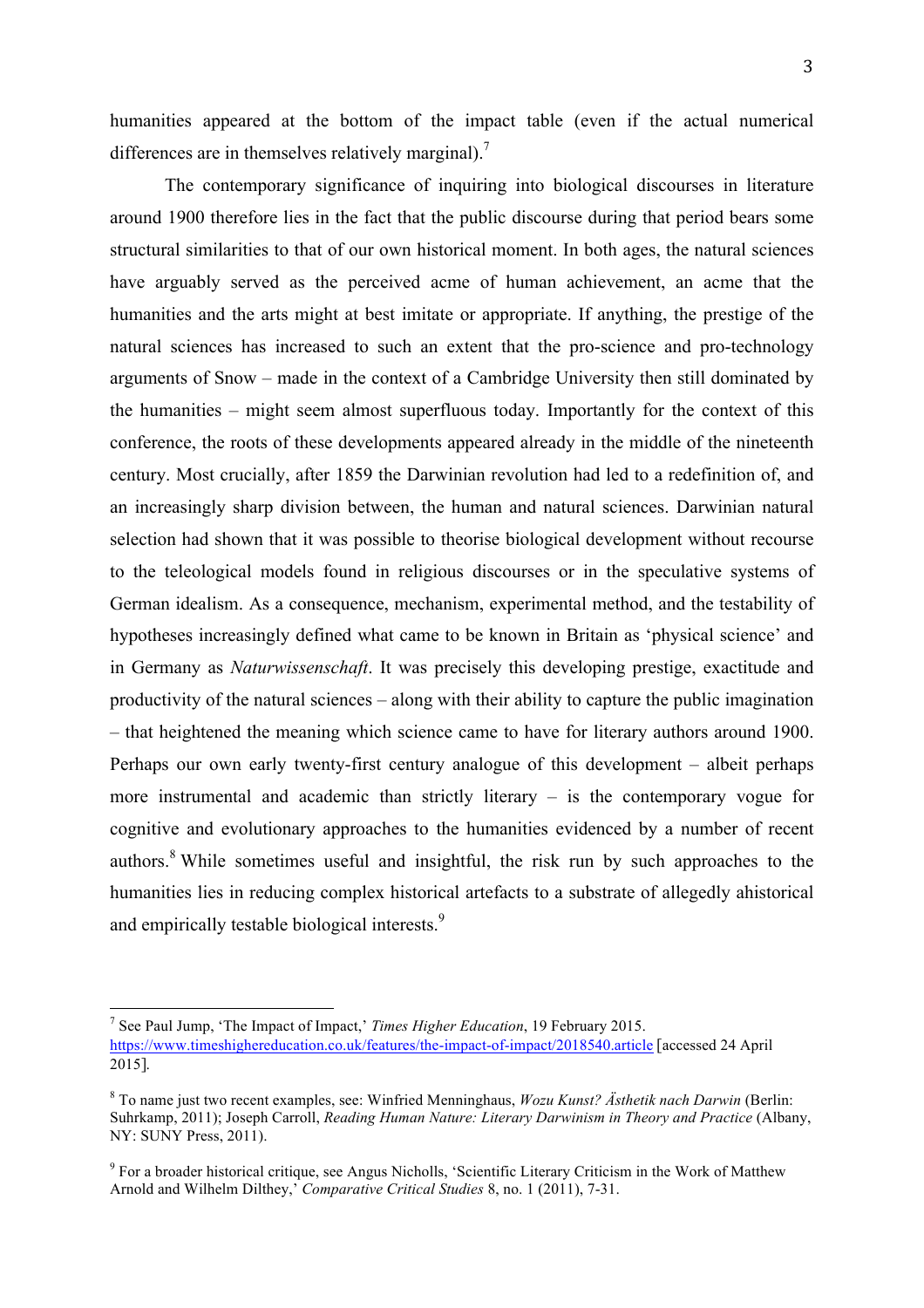The organisers of this conference are, however, decidedly not part of this vogue. Rather than conceiving of literary studies along natural scientific lines in the manner of the current 'cognitive revolution,' their purpose was much more to investigate the crosscurrents between literature and the biological sciences during this period. If these cross-currents did amount to something resembling a 'third culture' between literature and the natural sciences around 1900, then this 'third culture' was not so much a homogeneous space in which the two disciplines met;<sup>10</sup> rather it was a border region upon which confrontations and appropriations took place. In some cases it was the literary authors and cultural critics who entered this border region in order to lend scientific significance to their works; while in other contexts, natural and social scientists drew upon narrative methods in order to communicate their ideas to the public.

In her opening keynote lecture, **Heike Bauer** (Birkbeck, London) demonstrated the extent to which the ground-breaking sexologist Magnus Hirschfeld (1868-1935) used the narrative mode of the case study in order to describe 'sexual inversion' – 'non-normative' modes of sexual behaviour that could not be aligned with the dominant norms pertaining to reproductive sexuality during Hirschfeld's age. Bauer showed that even the 'inversion' model – according to which, for example, male homosexuals were seen to have a 'female soul' within a male body – could not account for the variety of sexual phenomena encountered by Hirschfeld in his research, a situation that forced him to supplement a biological approach with the more differentiated narrative mode of biography. Continuing in this vein, **Linda Leskau** (Bochum) and **Cyd Sturgess** (Sheffield), examined the ways in which 'nonnormative' and 'non-hegemonic' sexual modes were depicted in literary texts from the period. While Leskau illustrated how Alfred Döblin uses botanical metaphors in 'Der schwarze Vorhang' and 'Die Ermordung einer Butterblume' in order to depict sadism and masochism, Sturgess demonstrated that literary discourses enabled Dutch women writers such as Eva Raedt-de Canter and Josine Reuling to explore non-normative female desires and to go beyond the inversion model posited by Hirschfeld.

It is well known that during the second half of the nineteenth century, German philosophy came to experience what Hans Vaihinger called the 'great crash' (*großer Krach*) of German idealism. <sup>11</sup> Hegel's philosophy, which had helped to provide a sense of teleological progress conveniently aligned with the triumph of the Prussian state, was

 <sup>10</sup> See Elinor S. Shaffer, ed., *The Third Culture: Literature and Science* (Berlin: De Gruyter, 1998).

<sup>&</sup>lt;sup>11</sup> Hans Vaihinger, *Hartmann, Dühring und Lange. Zur Geschichte der deutschen Philosophie im XIX. Jahrhundert. Ein kritischer Essay*. (Iserlohn: Baedecker, 1876), 1.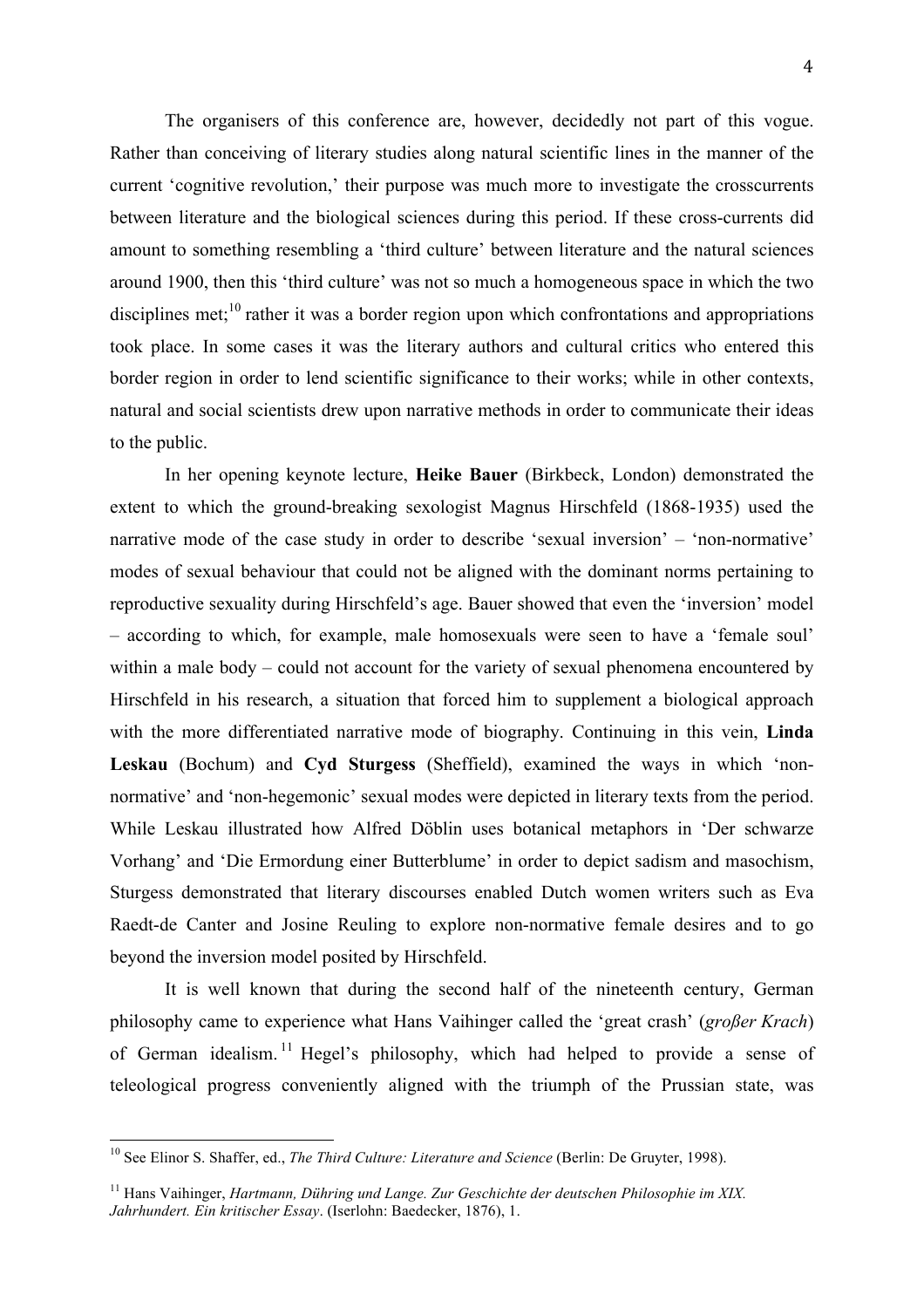displaced by Darwinian explanations of biological change that did not require recourse to metaphysical speculation. The paper delivered by **David Midgley** (Cambridge) discussed the dominant representative of Darwinism in Germany during this period: Ernst Haeckel (1834- 1919). Midgley's paper focused on two controversies surrounding Haeckel: the first his theory that ontogeny recapitulates phylogeny; the second the allegation that Haeckel's theories concerning race fed into the discourses of National Socialism. While questioning the teleological narrative which posits a continuity between Haeckel and National Socialism, Midgley also showed the extent to which progressive German authors of the early twentieth century such as Alfred Döblin and Arnold Zweig spurned Haeckel's version of Darwinian mechanism in favour of the vitalism propagated by one of Haeckel's students: Hans Driesch (1867-1941). A similar historical picture emerged from the paper delivered by **Charlotte Woodford** (Cambridge). Woodford offered an examination of Wilhelm Bölsche's popular celebration of Darwinism, *Das Liebesleben in der Natur* (1898), demonstrating how Bölsche's normative and deeply poetic vision of cellular life as infused by erotic forces informed the writings of Lou Andreas-Salomé, in particular her essays 'Gedanken über das Liebesproblem' and 'Die Erotik.' Both papers showed the extent to which the Darwinian worldview needed to be supplemented by a post-Darwinian 'metaphysics of life' in order to meet the human need for meaning and orientation in the early twentieth century.

The fate of Darwin in the early twentieth century was the focus of papers delivered by **Elena Borelli** (New York), **Anahita Rouyan** (Bologna) and **William Dodd** (Birmingham). All three speakers revealed how a broadly conceived 'Darwinism' became a field of biological discourse onto which all manner of ideological preoccupations could be projected. Such literary appropriations of Darwin generally had little to do with accurately communicating a scientific theory; rather, authors took on the language and concepts of Darwinism in order to invest their works with power and significance within their own historical contexts. Thus Borelli showed the extent to which a vaguely Darwinian notion of animalistic primitivism informed works of *fin de siècle* Italian literature, while Rouyan examined how H.G. Wells's *Time Machine* was invested with the anti-Darwinian notion of biological degeneration, depicted in the Eloi civilization featured in that novel. Dolf Sternberger's *Panorama oder Ansichten vom 19. Jahrhundert* (1938), offers, according to William Dodd, a dystopian vision of Darwinism that was a reaction to the National Socialist culture that surrounded an author who was retreating into inner immigration. Sternberg's image of Darwinism – or better of *social* Darwinism – is one that can scarcely be found in Darwin's actual writings, even if Darwin was given to making statements about race that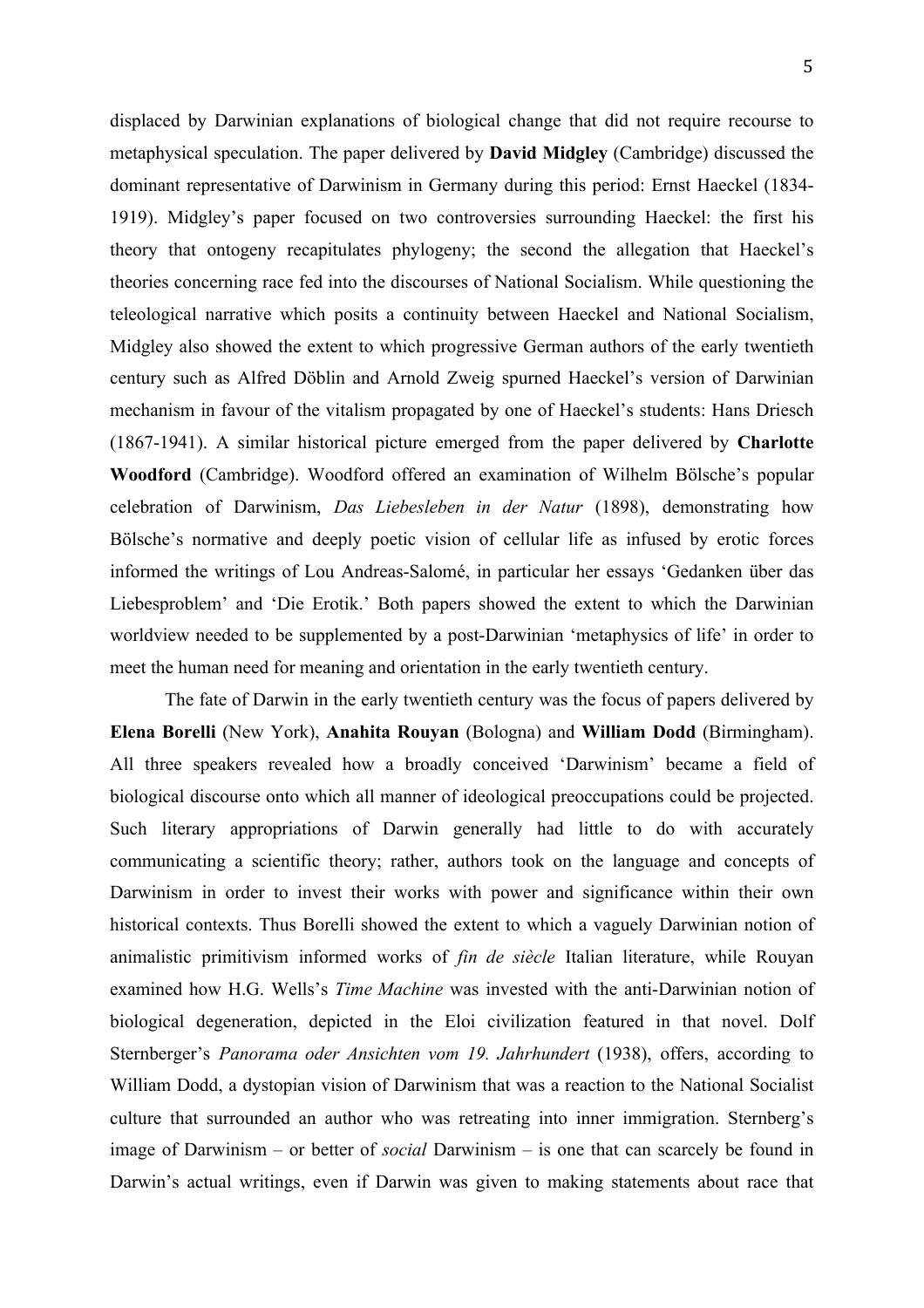could easily be co-opted by the discourses of Victorian colonialism and later by National Socialism. 12

The appropriation of scientific discourses for non-scientific purposes was the focus of papers by **Aisha Nazeer** (St. Andrews), **Michael Wainwright** (Royal Holloway, London) and **Marie Kolkenbrock** (Cambridge). While Nazeer argued that Rider Haggard's novel *She*  (1887) incorporated pseudo-scientific discourses about race in the manner of Arthur Gobineau in order to construct an orientalist vision of the Other, Wainwright explored the adoption of parasitology by social and literary discourses through the examples of John Ruskin and Bram Stoker. Kolkenbrock's paper revealed how discourses of bacteriology came to coincide with occultist preoccupations concerning the 'invisible enemy,' the 'haunted' and the 'infected' in selected works by Arthur Schnitzler (*Thameyers letzter Brief*, 1902) and Karl Hans Strobl (*Gespenster im Sumpf*, 1920). Understanding the human by way of analogy with the nonhuman – in this case the botanical – was also the subject of a masterful paper by **Michael Eggers** (Cologne). Eggers offered a reading of Adalbert Stifter's 'Der Kuss von Sentze' (1866), showing how the author derived the novella's central plot construction concerning kinship relations within a noble family from Wilhelm Hofmeister's (1824-1877) theories concerning the reproduction of mosses. The tendency to see human relations as being akin to natural laws was part of Stifter's pantheistic and politically anaemic view of human nature, according to Eggers. All of these papers implicitly demonstrated that the barrier between science and non-science (or ideology) was highly porous during the second half of the nineteenth century and into the twentieth century.

The human sciences of anthropology and psychology have often hovered around the border between a strictly testable and empirical scientific method on the one hand and more speculative modes of understanding on the other. The problem that they confront – as Michel Foucault has demonstrated in *The Order of Things* (1966) – is that the human being is an historical being that cannot be defined in reductive biological terms and so always eludes fixed scientific descriptions. In other words: any attempt to answer Kant's key question – *Was ist der Mensch?* – will necessarily be infiltrated by the historical and cultural contexts of the person who is posing the question. The question of how to understand the human being and human experience in both scientific and literary terms was the subject of papers by **Tracey Loughran** (Cardiff), **Sarah Cain** (Cambridge) and **Rey Lawson-Conquer** (Oxford). Both

 $12$  See for example, the comparison that Darwin makes between the mental faculties of 'an old dog with an excellent memory' and a female Australian Aborigine in *The Descent of Man and Selection in Relation to Sex*, 2 vols., London: John Murray, 1871), 1: 62.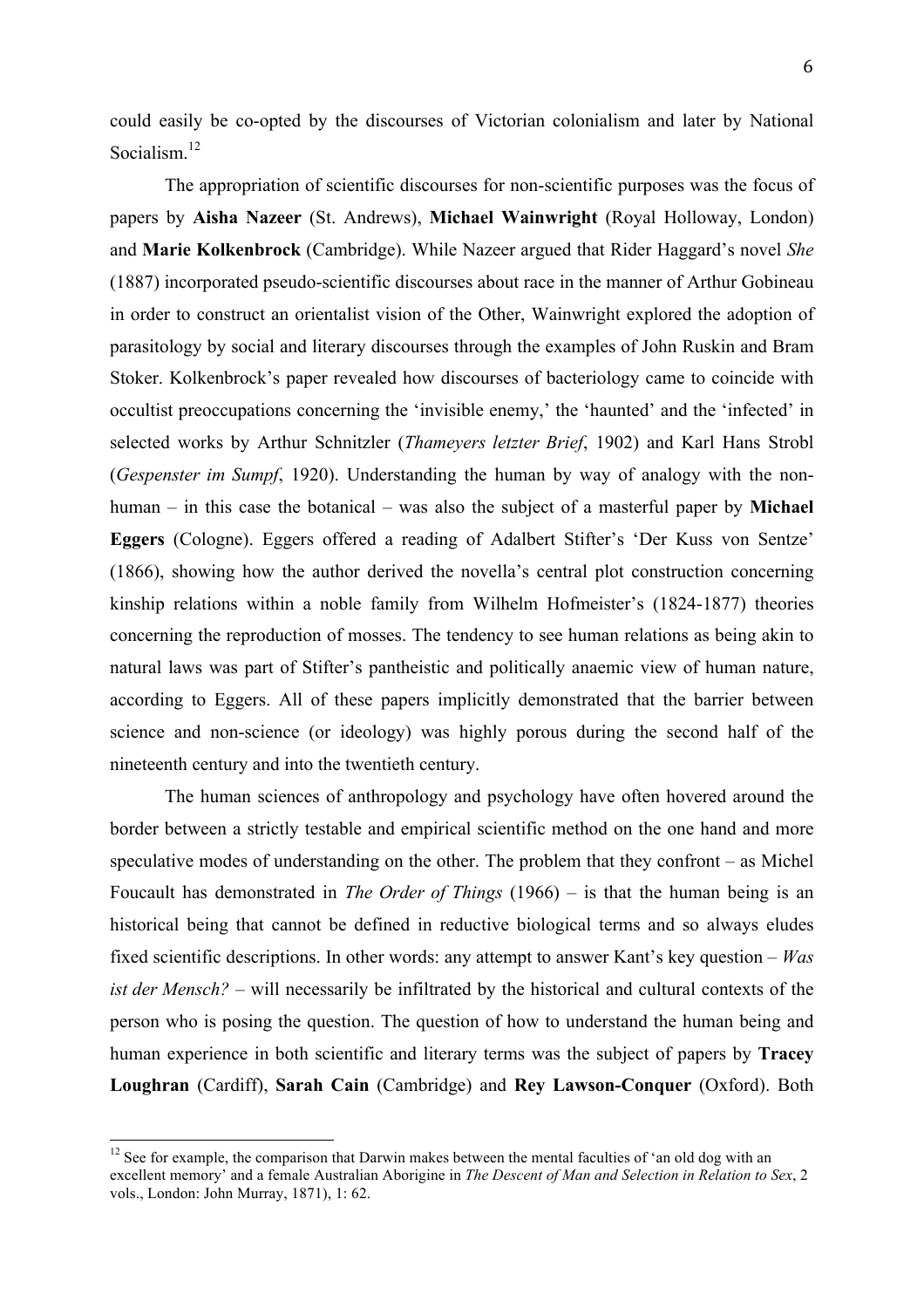Loughran and Cain focused on psychological discourses: for Loughran the epidemic of 'shellshock' during the First World War was often understood in speculative psychoanalytic terms as revealing a hitherto overlooked 'primitive core' of the human being; while for Cain the psychological theories of Hugo Münsterberg, who taught both Gertrude Stein and T. S. Eliot at Harvard, are seen to have influenced the image of worn-out industrialised man depicted in Eliot's *The Waste Land* (1922). Lawson-Conquer examined the subject of synaesthesia in the works of Wassily Kandinsky, showing how this painter-poet's ideas drew upon the scientific discourses of his time. The human being as an object of scientific analysis was also the focus of papers by **Robert Craig** (Cambridge) and **Annja Neumann** (Cambridge). Craig suggested that Alfred Döblin's vision of man in *Berlin Alexanderplatz* was informed by philosophical anthropology as adapted from the *Umwelt*-theorist Jakob von Uexküll, while Neumann examined the extent to which the doctor-writer Arthur Schnitzler developed a poetics of dissection in which the literary text literally comes to be seen as a corpus or body.

In his concluding keynote lecture **Staffan Müller-Wille** (Exeter) showed how the concept of heredity – which was an established legal term before it was adopted by the medical profession and by evolutionary theorists – was developed from observations concerning heritable variation, and particularly by fixating on deviations identified in the breeding of livestock and the cultivation of plant species. In this way he demonstrated that the scientific view of nature is never purely objective or divorced from normative and instrumental values; rather, the concept of heredity was conceived within industrial and agricultural contexts, in which the breeding of the 'best' and most stable species was the uppermost concern.

In his important lecture of 1917, 'Wissenschaft als Beruf,' Max Weber defines the scientific method as one in which the normative 'values' of the researcher should be surmounted by the controlling method of the experiment. Yet as a sociologist, Weber also knew that this level of objectivity would be – at least in human sciences such as sociology – almost impossible to achieve. The value of a conference on biological discourses in literature around 1900 is that it helps us to see just how historically determined and ideologically laden conceptions such as 'science,' 'pseudo-science,' and 'non-science' may in fact be, while also revealing how the prestige of the natural sciences has often captivated literary minds. An understanding of the relations between the humanities and the natural sciences today – and especially of the extent to which the natural sciences may have come to occupy the default definition of what 'science' is in our society – can only be achieved by gaining this kind of differentiated historical perspective.